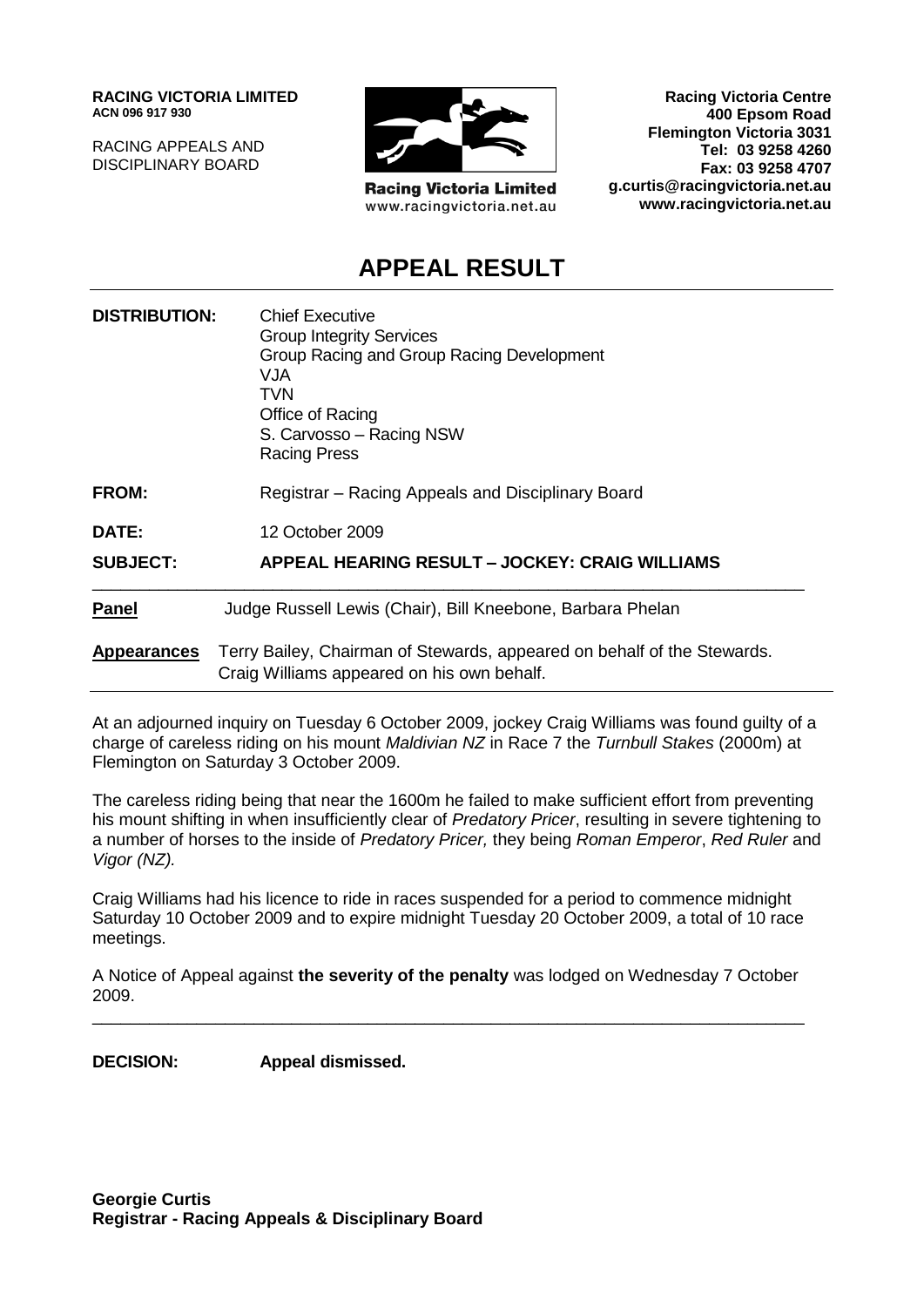# **TRANSCRIPT OF**

## **PROCEEDINGS**

### **RACING APPEALS AND DISCIPLINARY BOARD**

\_\_\_\_\_\_\_\_\_\_\_\_\_\_\_\_\_\_\_\_\_\_\_\_\_\_\_\_\_\_\_\_\_\_\_\_\_\_\_\_\_\_\_\_\_\_\_\_\_\_\_\_\_\_\_\_\_\_\_\_\_\_\_

#### **HIS HONOUR JUDGE R.P.L. LEWIS, Chairman MR B. KNEEBONE MS B. PHELAN**

#### **EXTRACT OF PROCEEDINGS**

#### **IN THE MATTER OF THE TURNBULL STAKES OVER 2000 METRES AT FLEMINGTON ON 3 OCTOBER 2009**

#### **DECISION**

**JOCKEY: CRAIG WILLIAMS**

#### **MELBOURNE**

#### **MONDAY, 12 OCTOBER 2009**

MR T. BAILEY appeared on behalf of the Stewards

MR C. WILLIAMS appeared on his own behalf